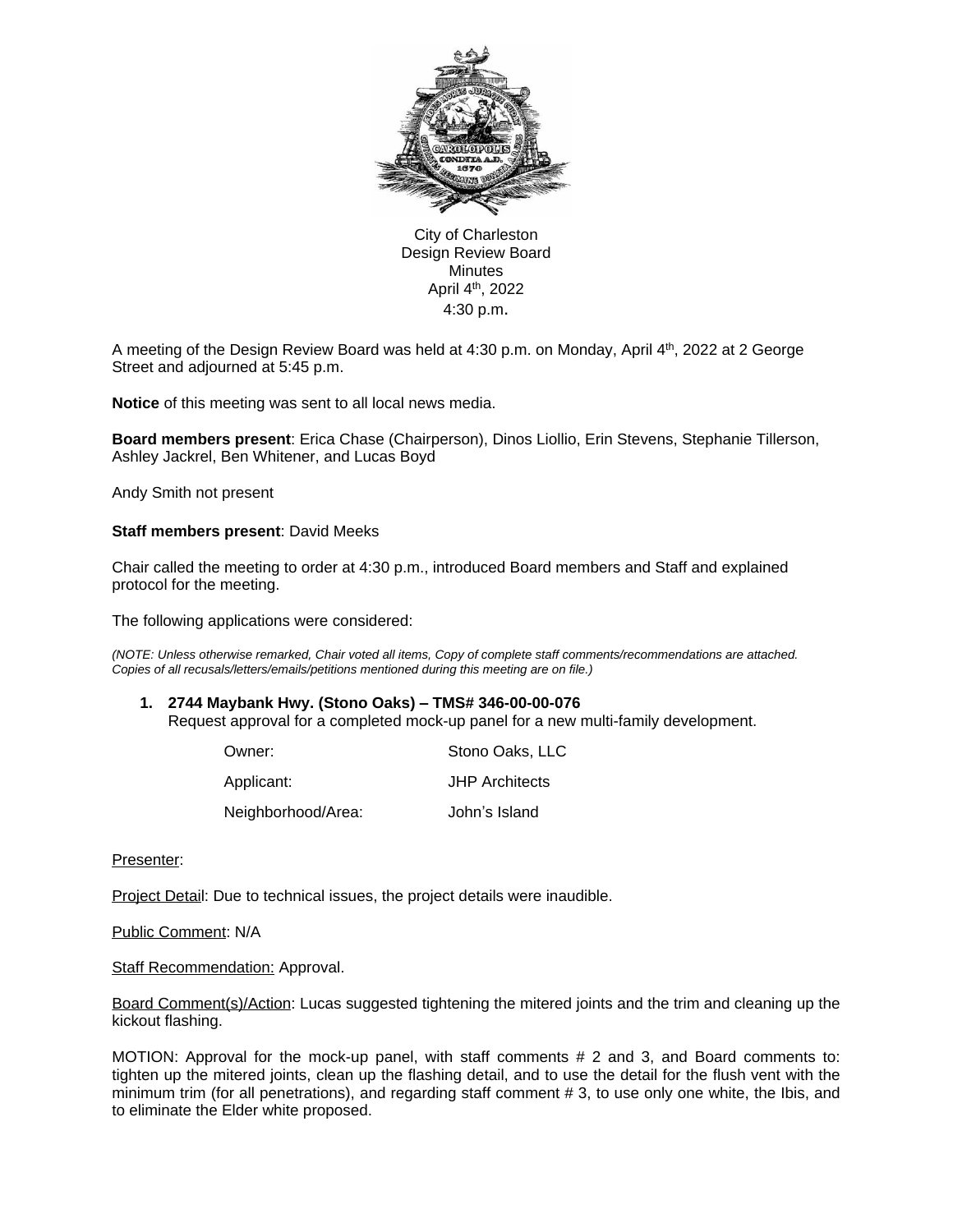## MADE BY: <u>BW</u> SECOND: ST\_VOTE: FOR \_7\_ AGAINST \_0\_

#### **2. 2508 Ashley River Rd. – TMS# 355-11-00-003**

Request demolition for a one story brick church school building over 50 years of age.

| Owner:             | Orange Grove Charter School |
|--------------------|-----------------------------|
| Applicant:         | John H. Clandaniel, CEO     |
| Neighborhood/Area: | West Ashley                 |

Presenter: John Clandaniel

Project Detail: John said they wanted to do a simple demo. There was a possibility they would use the space for an athletic facility. It was a derelict building, and they wanted to clean up the property.

Public Comment: N/A

Staff Recommendation: Approval.

Board Comment(s)/Action: Dinos said the litmus test for demolitions had always been the architectural fabric, contextual relationship, and historical context of a building. This building didn't have any of that.

MOTION: Approval for demo of the one-story U shaped building.

MADE BY: \_DL\_ SECOND: \_ST\_\_ VOTE: FOR \_7\_ AGAINST \_0\_

#### **3. 1569 Harbor View Rd. – TMS# 424-10-00-045**

Request demolition for a single family home under 50 years old to make way for a new school addition. (School addition is under 3,000 sq. ft. so will be a staff review.)

| Owner:             | O'Quinn School-al Trivette |
|--------------------|----------------------------|
| Applicant:         | <b>SMHA/Chris Altman</b>   |
| Neighborhood/Area: | James Island               |

Presenter:

Project Detail: Due to technical issues, the project details were inaudible.

Public Comment: N/A

**Staff Recommendation: Approval.** 

Board Comment(s)/Action: Stephanie said she did not see any architectural significance to the building.

MOTION: Approval for demolition of the brick school classroom building.

MADE BY: ST\_SECOND: ES\_VOTE: FOR \_7\_AGAINST \_0\_